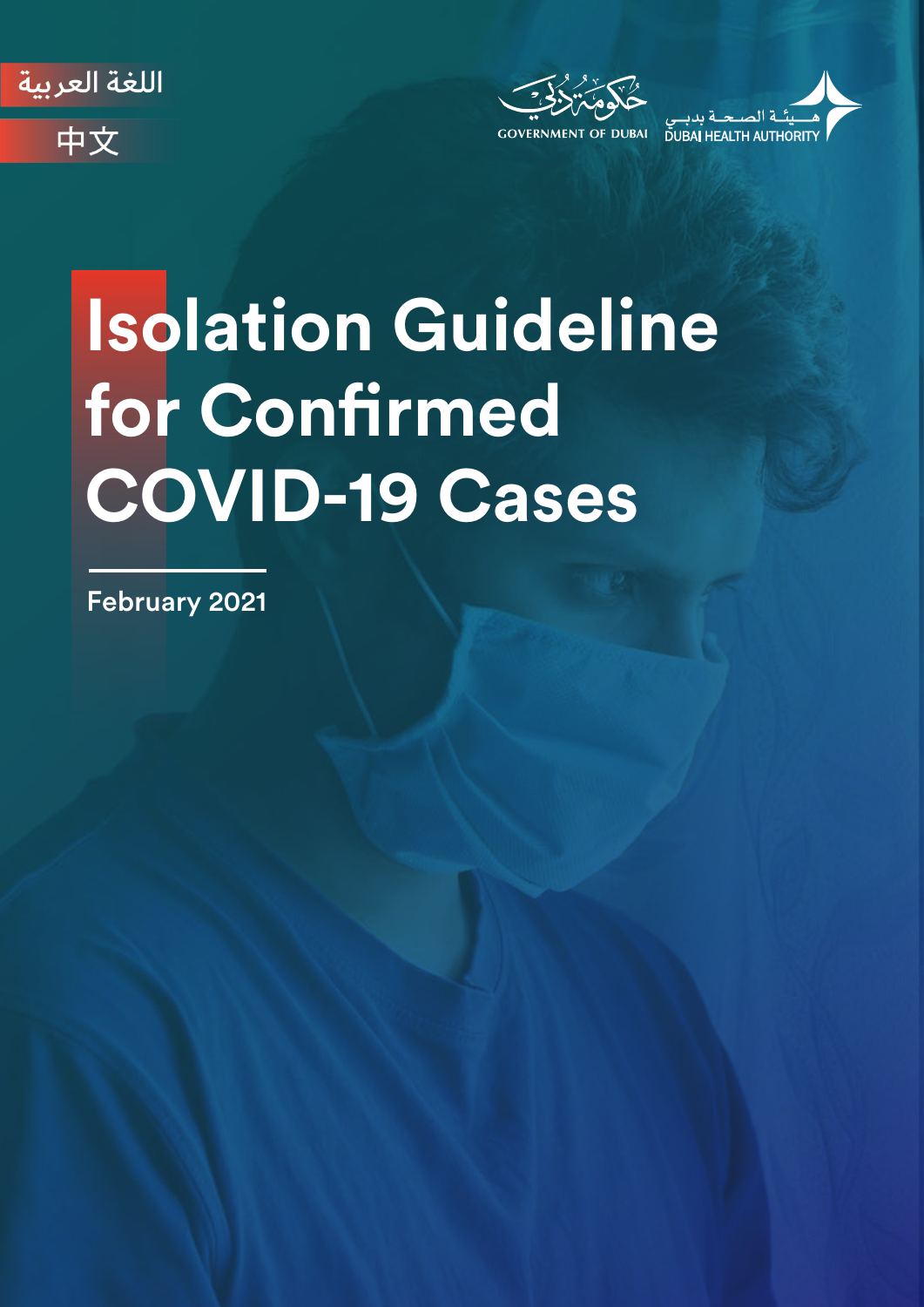



A person with a positive PCR test result for COVID-19, irrespective of clinical symptoms, is considered to be a confirmed case. It is important to note that the result should be from an approved medical facility.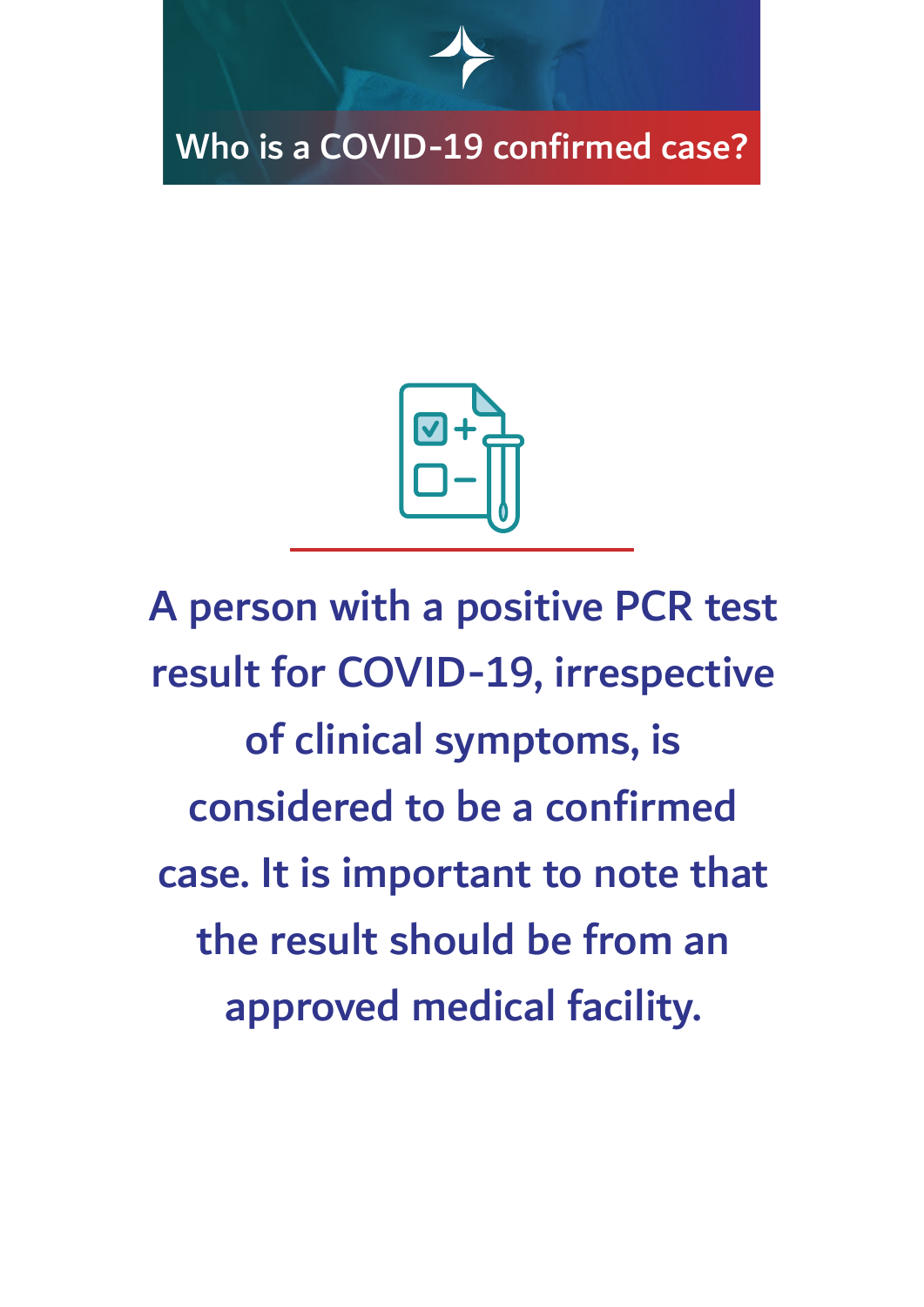# COVID-19 patient journey



Install the COVID-19 DXB App **02** and follow the required steps.



If the confirmed case begins to develop any symptoms, he/she can call the DHA toll-free number on 800 342 to book a virtual medical consultation through the "Doctor for Every Citizen" service or book an appointment at a COVID-19 assessment centre.



Isolate yourself immediately in a separate room after getting your positive PCR result and immediately inform your direct manager and HR department.

If you do not have any symptoms, you still have to complete the 10-day home or institutional isolation. You don't have to undergo another PCR test once the isolation period is complete.



**05** Upon completing the isolation period, the confirmed case will get a clearance certificate via SMS.

If the confirmed case cannot meet the conditions of home isolation, he/she can contact 800 342 to request for a transfer to an institutional isolation facility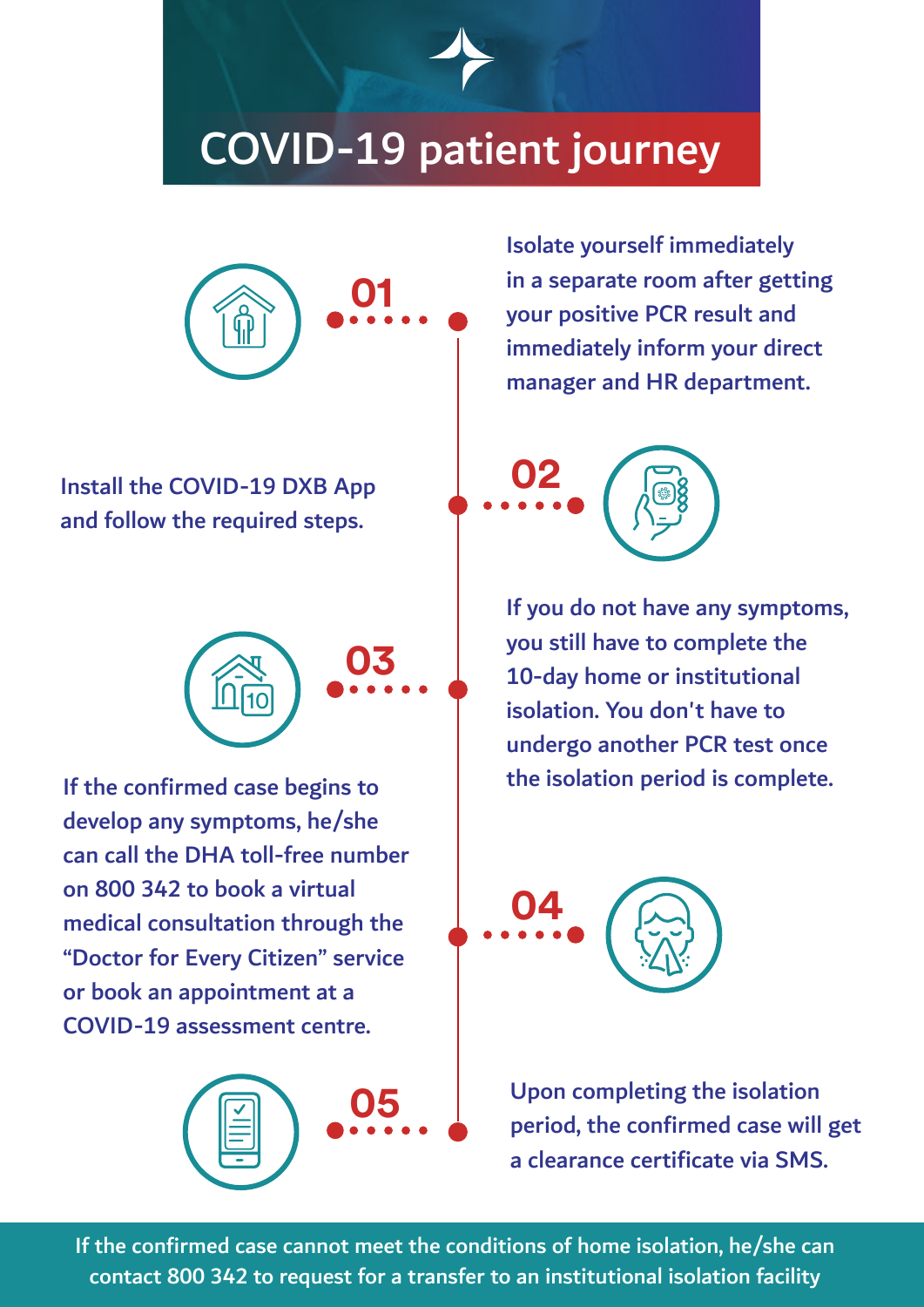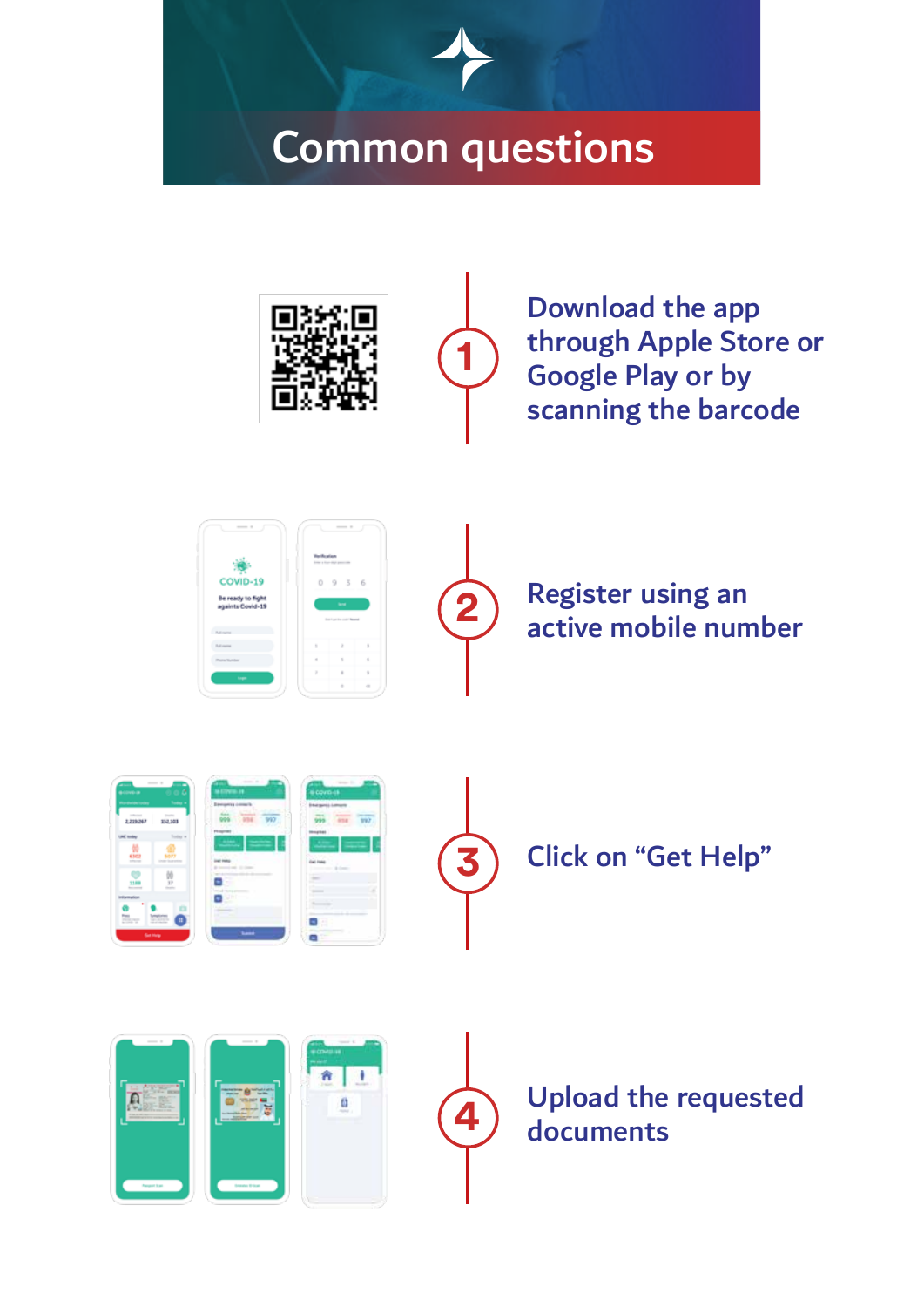# Isolation



# How long is the isolation period for COVID-19?

A person who is infected with COVID-19 will remain in isolation (home or facility).The isolation period for a confirmed COVID-19 case is 10 days. The isolation ends after completing the 10 days with improvement in symptoms and no fever for 3 consecutive days at least, without any fever reduction medication.



# When does the isolation period end?

- After completing 10 days from the date of taking the PCR test.
- When the symptoms, if any, subside.
- The patient has no symptoms or fever by the 10th day, (without fever reducing medication) for a minimum of 3 consecutive days.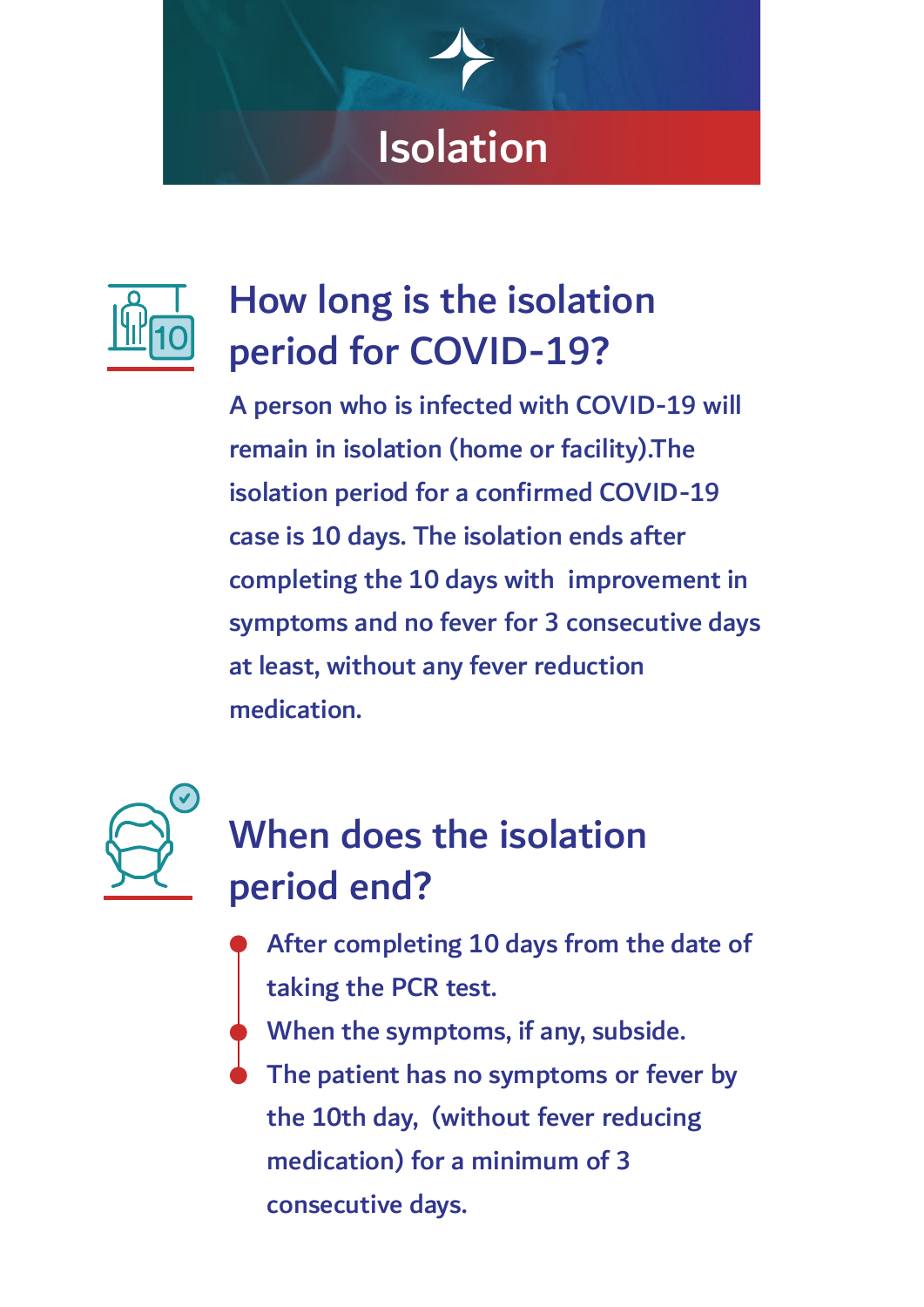

### When is COVID-19 considered to be infectious?

Scientific studies have shown that COVID-19 is most contagious to others in the first 10 days of the infection and the risk rapidly declines by the end of the first 7 to 10 days of the infection. Therefore it is important to remain in isolation for 10 days to avoid spreading the infection and to ensure the health and safety of others. Scientific studies have also shown that the virus was not found to be active or infectious, after the 10 days of infection, even if the person tested positive in a PCR test.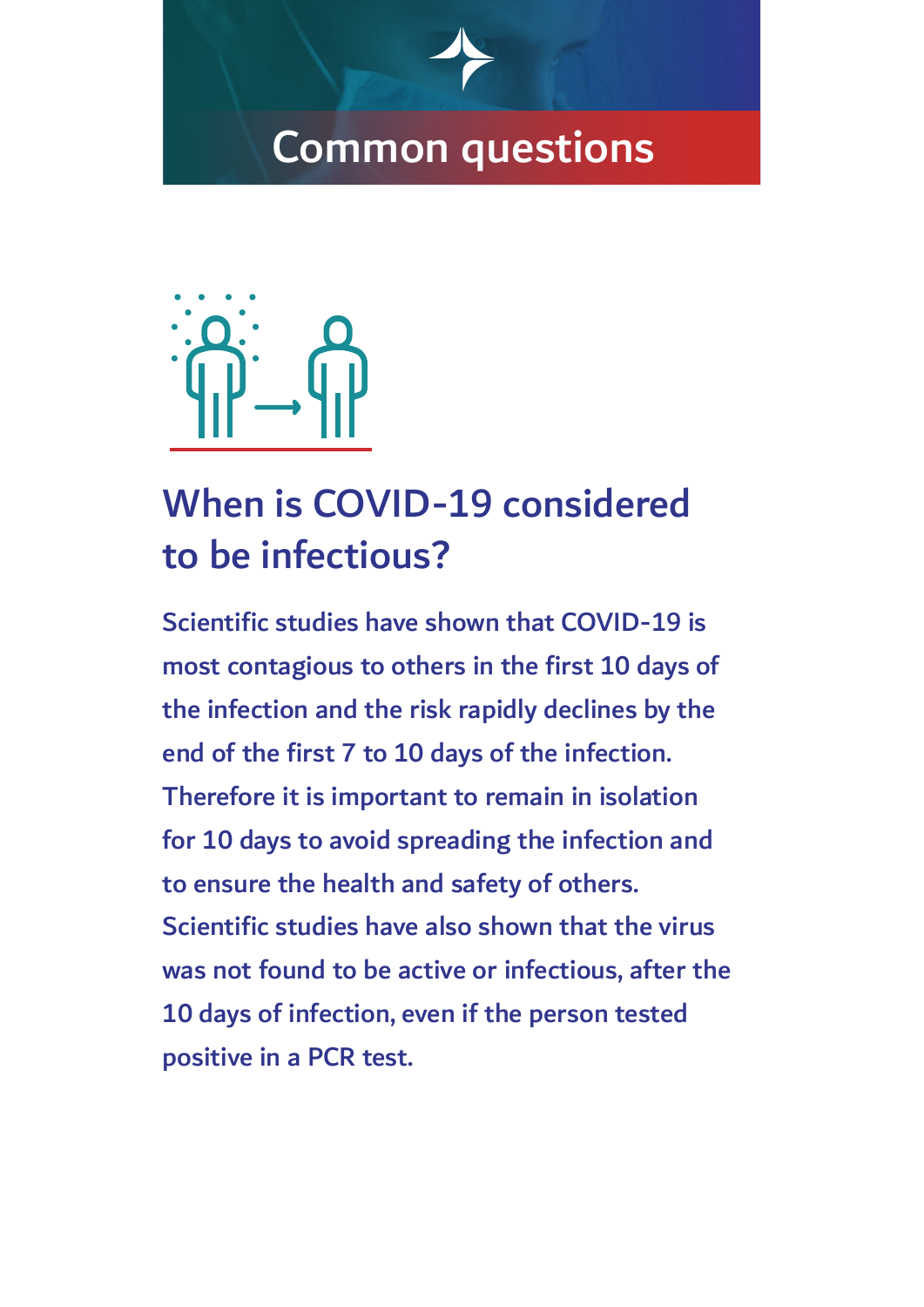

# Does the patient have to have a negative PCR test to end their isolation?

A negative PCR test is not required to end isolation. The criteria for ending isolation is completing 10 days of isolation with improved symptoms and no fever for at least 3 days with no fever reduction medications.



# Can I practice my normal life after leaving the isolation with a positive examination result or will I be fined?

A positive test result after finishing the isolation period does not cause fines and the person can resume normal life and work normally. However, you must ensure to follow the precautionary measures announced by the concerned authorities, which include wearing face masks and maintaining physical distance of 2m to avoid fines.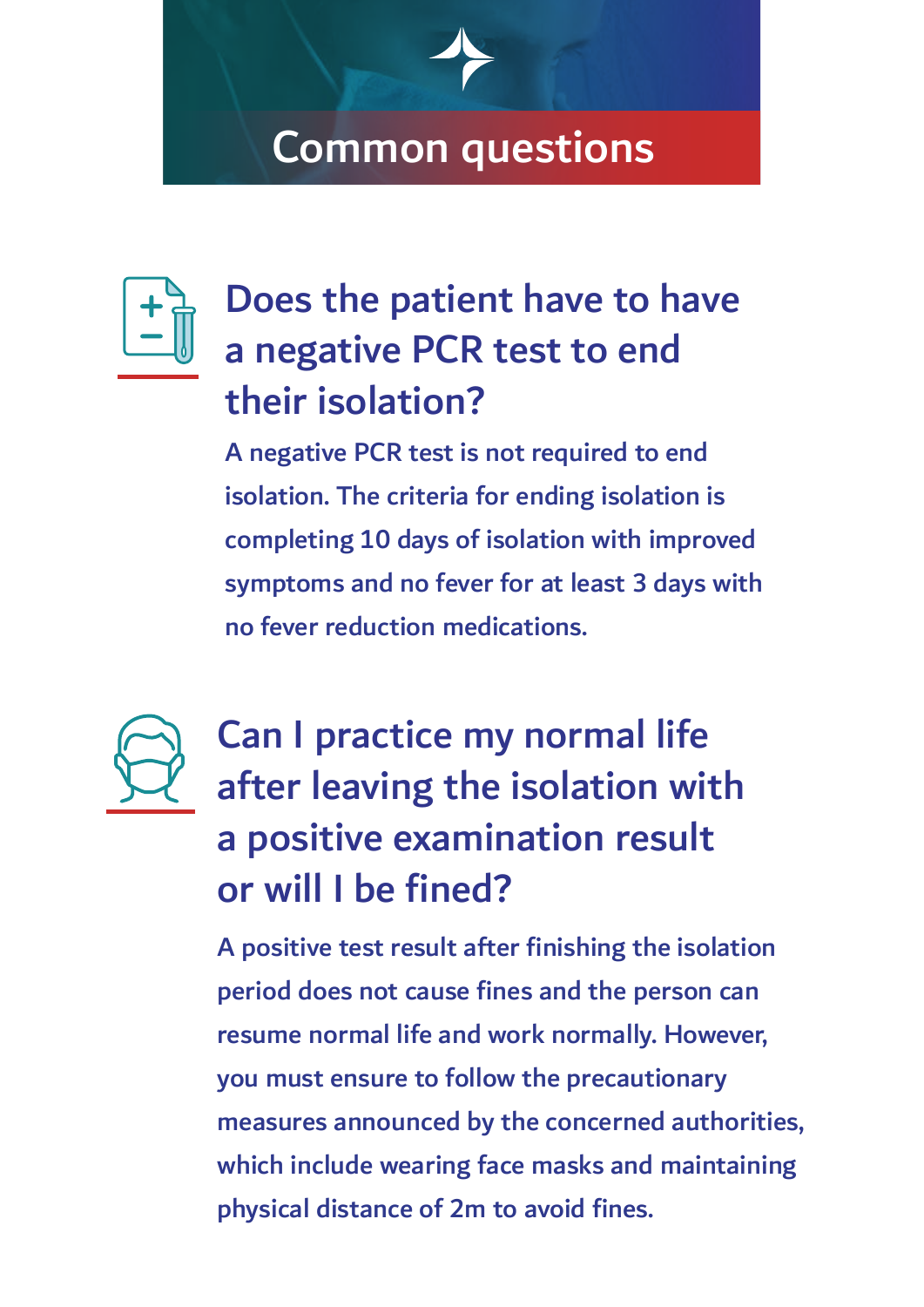

### How long does it take to recover?

The COVID-19 virus is a new strain of coronavirus and its nature may evolve. Scientific evidence has found that the recovery period depends on the person's immunity and level of fitness. For mild and asymptotic cases, a 10-day isolation period is the maximum period.

For cases with symptoms, the recovery period depends on the severity of the observed symptoms and any consequential complications, of the disease during treatment.



# Can I get a clearance certificate?

Yes, you can get a clearance certificate after completing the isolation period by calling 800 342 or through the COVID-19 DXB smart app.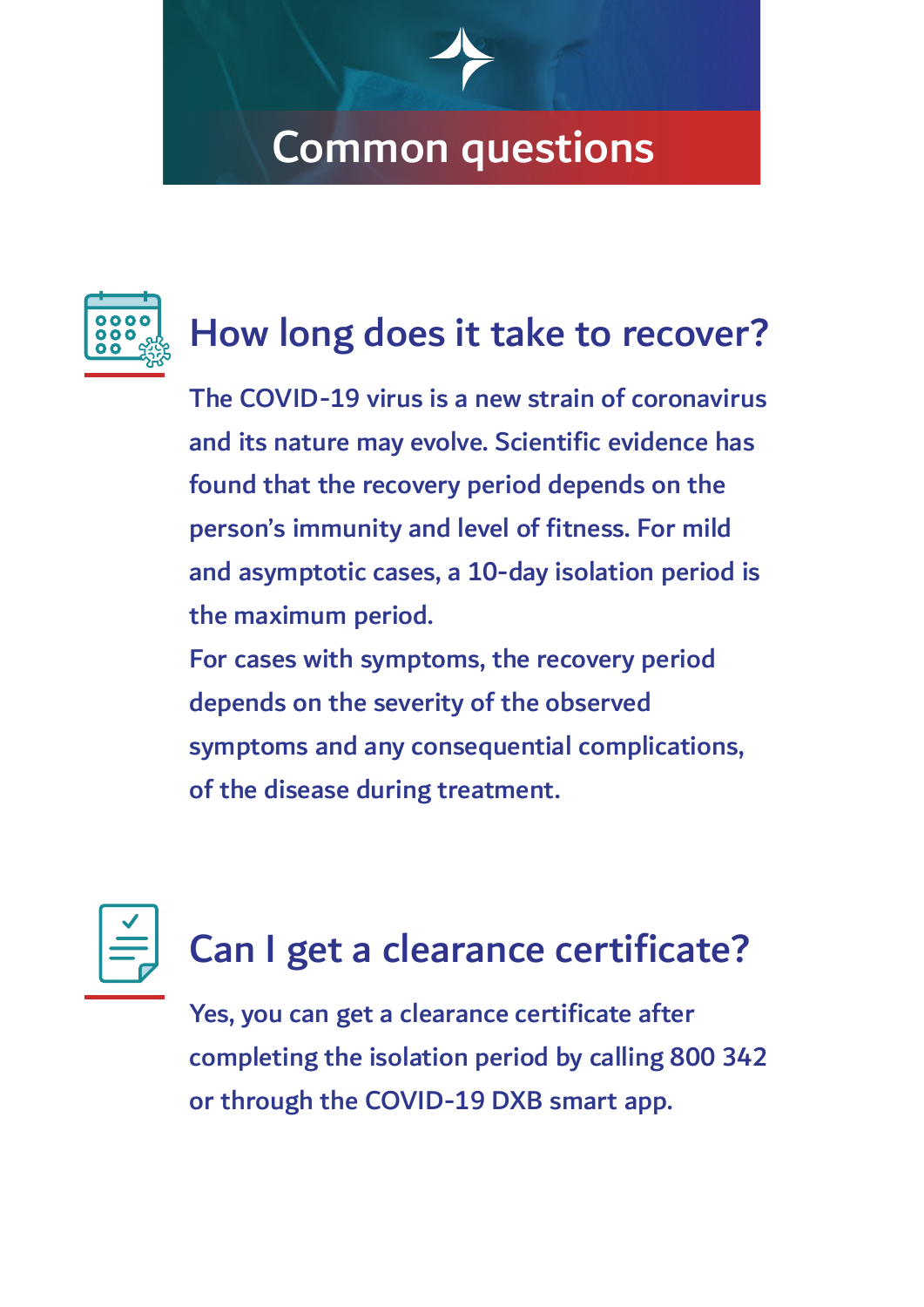# Home isolation



## Who is eligible for home isolation?

Confirmed COVID-19 patients who are asymptomatic or have mild symptoms and can fulfil the home isolation criteria.



# What are the conditions and requirements for home isolation?

- Availability of a separate room with a private bathroom.
- Patient's health is stable.
- None of the household members are from the high-risk category.
- Availability of means of communication such as an active phone number.
- Patient and household members are capable of adhering to the precautions recommended as part of home isolation.

Availability of a first-aid kit that includes a thermometer.

If any symptoms appear, you can receive the necessary support and consultation for emergency cases through the COVID19-DXB smart app.

The patient can also call the DHA toll-free number on 800342 or the ambulance at 997.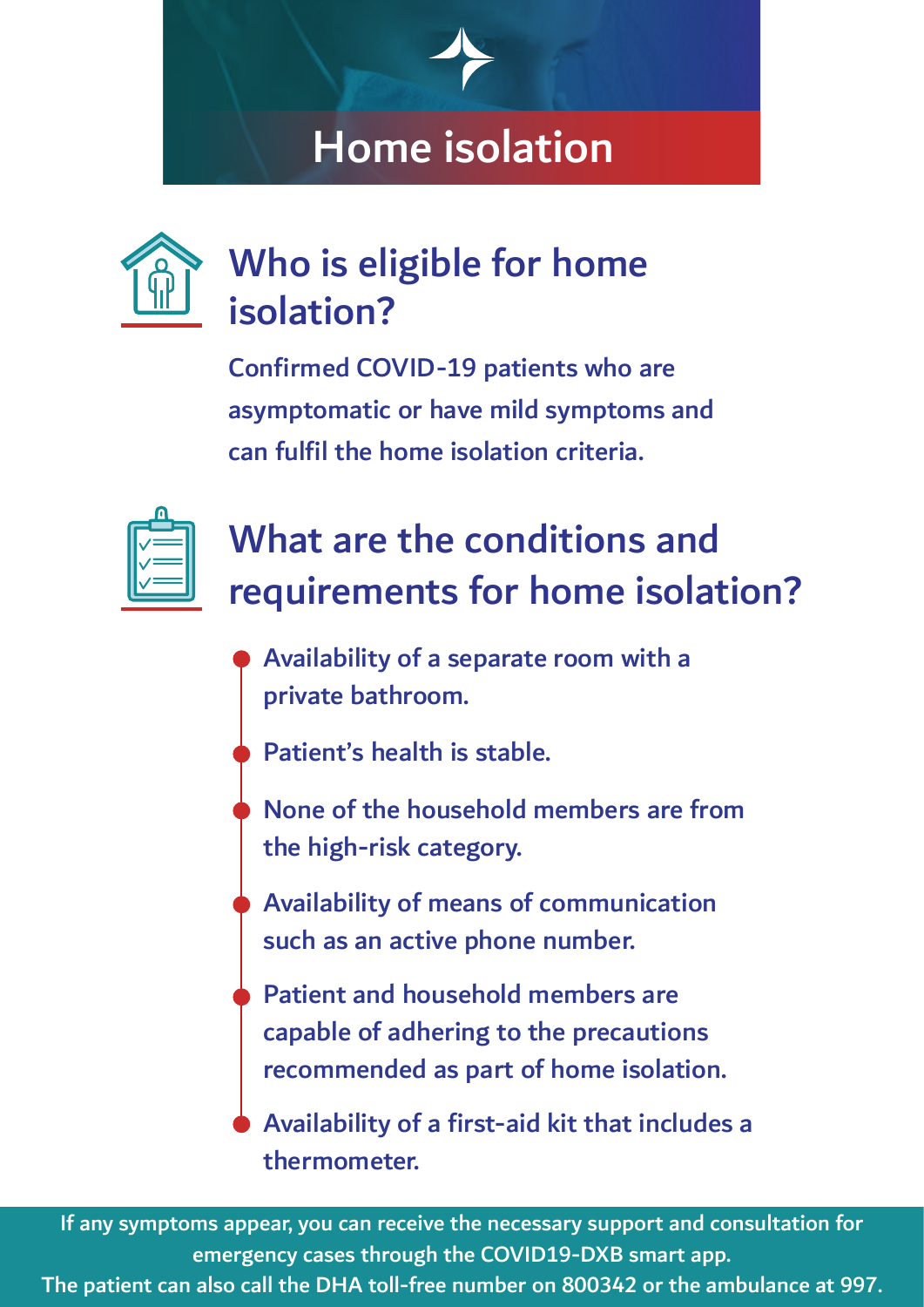# Home isolation

# People at high-risk from COVID-19, include:

People above 60 years.

#### People with health issues such as:

- Diabetes mellitus.
- Serious heart conditions such as ischemic heart disease.
- Uncontrolled hypertension.
- Chronic lung/respiratory disease including moderate to severe asthma.
- Chronic kidney disease and renal failure.
- Chronic liver disease.
- Cancer patients who are still undergoing treatment.
- Patients who use biologics or immunosuppressive-medications.
- Patients with a history of transplant.
- People of any age with severe obesity (body mass index [BMI] > 40) or people with certain underlying medical conditions, particularly if not well controlled.
- Any health condition that may compromise immunity.

#### People of Determination.

People staying at long-term care centers.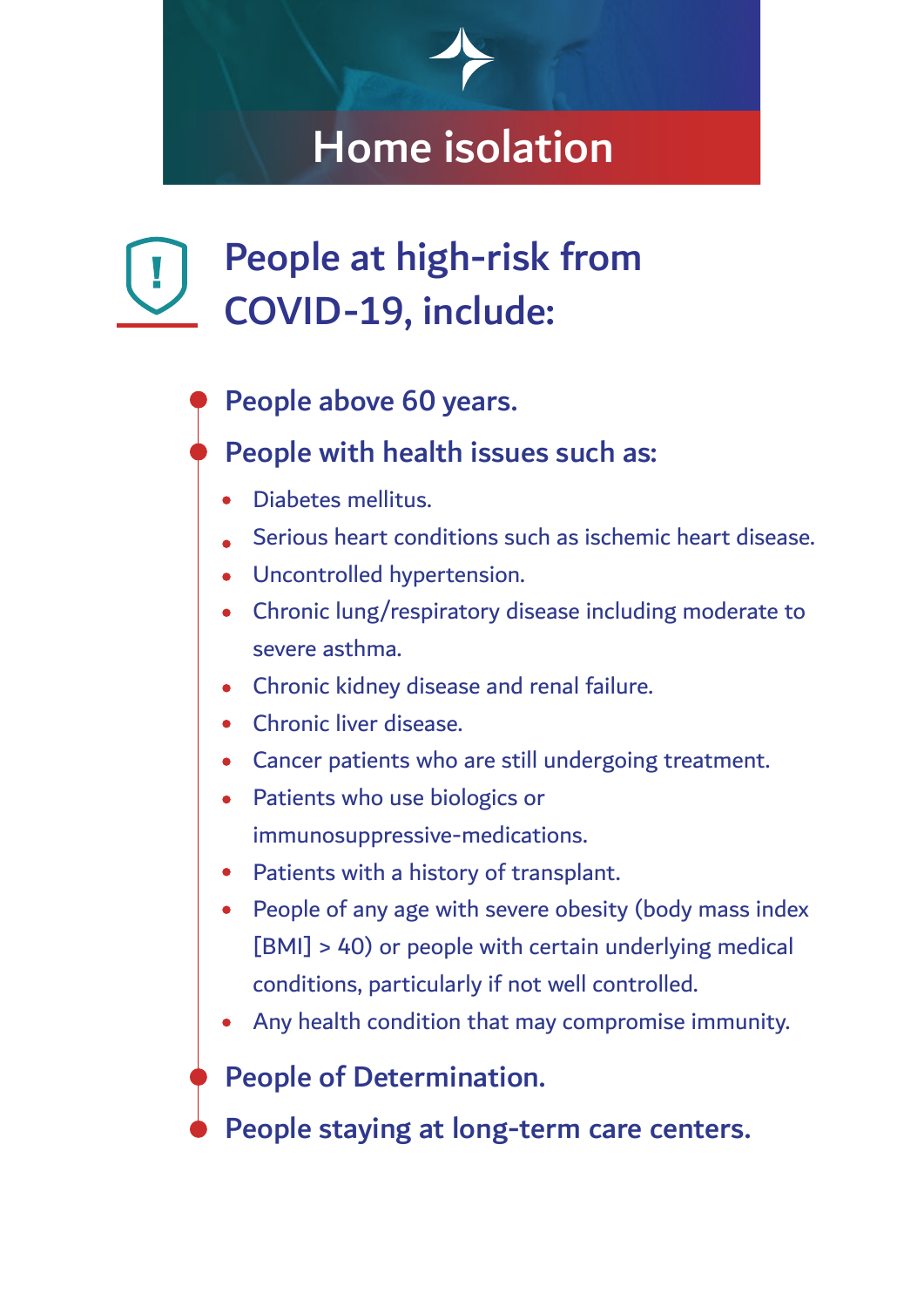### What should the patient do while in home isolation?

days of isolation even if you are healthy or showing no symptoms.

Isolate from other people in the house for the entire 10

Download and register in the COVID19-DXB smart app and follow the required steps.

Monitor your symptoms and measure your temperature regularly.

The patient and the family should read all the guidelines provided.

The patient should use disposable cutlery and plates when eating and immediately dispose of them.

The patient should preferably do their own laundry. If not possible, the person should use separate laundry and bags in the isolation room and gather all contaminated items in a separate waste bag.

Wash your hands regularly and cover your mouth when you sneeze or cough.

It is preferable to use an automatic bin that doesn't require touching contaminated items.

Ensure that household staff follow all precautionary measures when managing waste or laundry.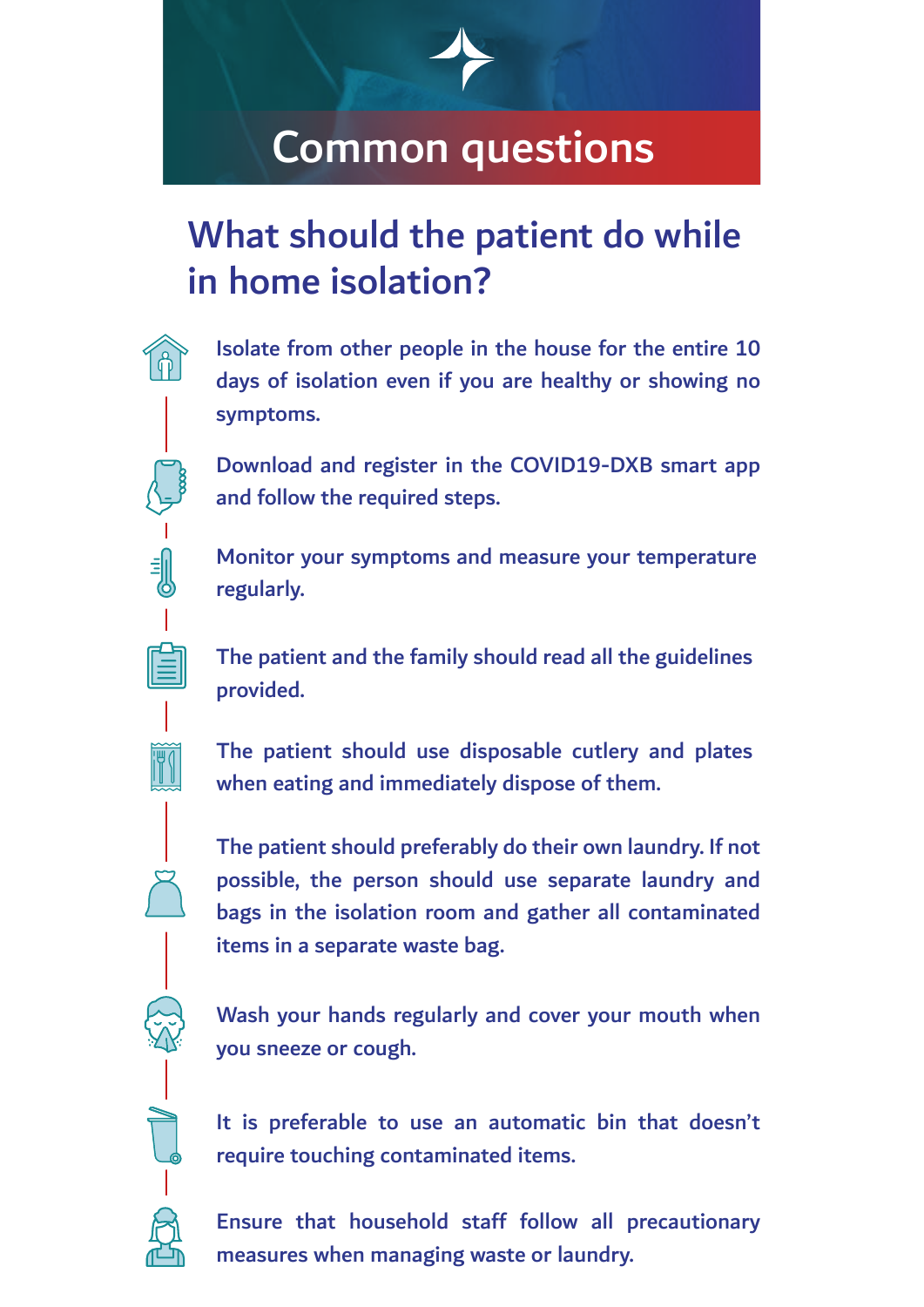### What is required from the family of the patient during home isolation?

Household members should stay in a different room away from the patient.

Monitor their symptoms, if any symptoms appear call the DHA toll-free number 800 342.

A surgical mask should be used in the presence of other people or if the patient is visited by healthcare staff.



 $\sum_{i=1}^{\infty}$ 

Hands should be washed often and thoroughly with soap and water for a minimum of 20 seconds especially before and after preparing food, after using the toilet, whenever you remove your gloves and face mask or if your hands are dirty. It's preferable to dry your hands with a paper towel.

Avoid touching eyes, nose and mouth with unwashed hands.

The number of caregivers should be limited for patients who require assistance. Ideally, the person who is assigned should be in good health and should have no underlying chronic conditions.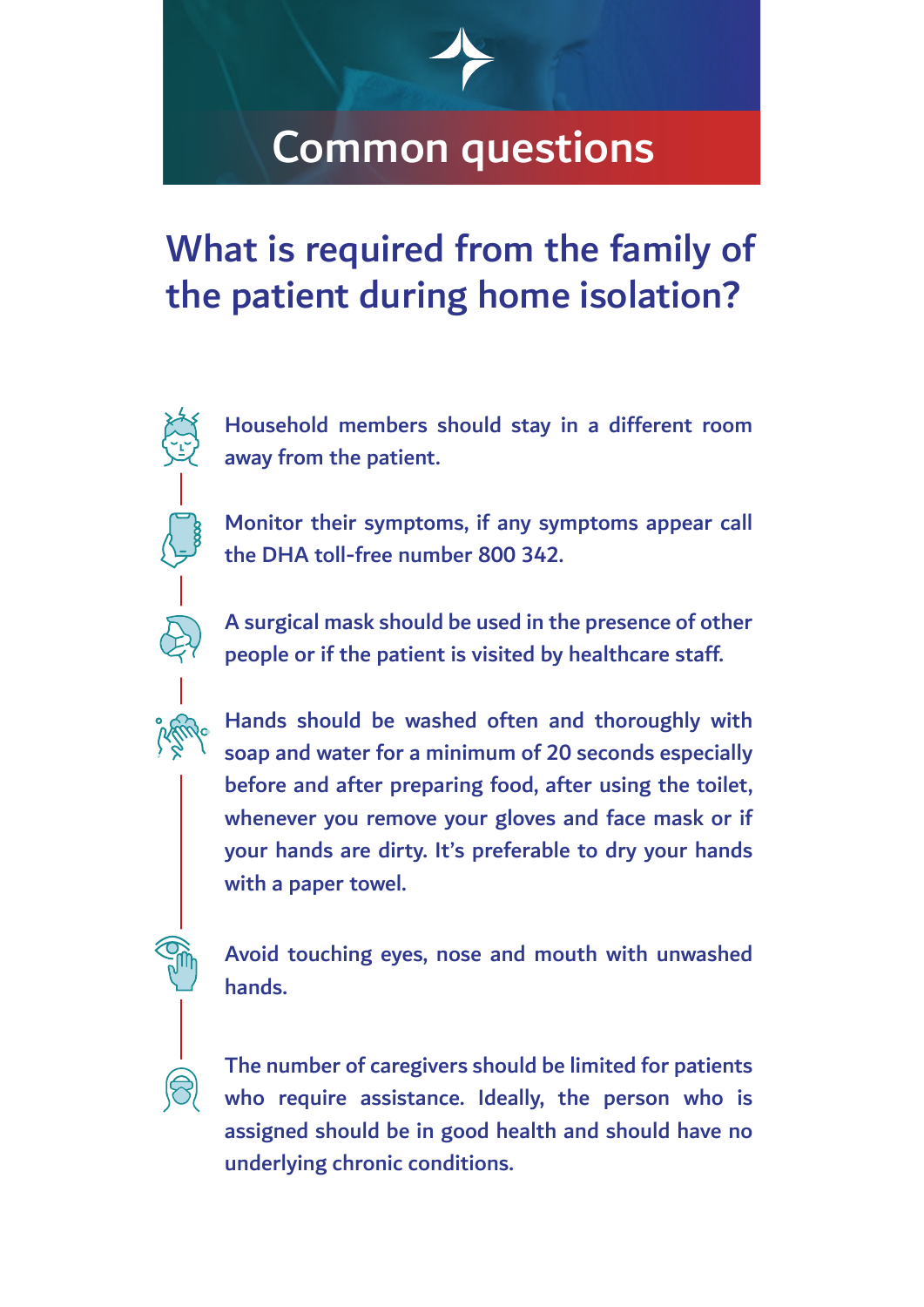### What is required from the family of the patient during home isolation?



If any household member was in contact with the confirmed case before the results were out, the household member should also quarantine for a period of 10 days.

Correctly discard disposable surgical masks and disposable gloves after every use.





Wash laundry thoroughly and ensure that the clothes of the confirmed case are collected in a separate basket. It is important that the clothes are washed and hung for exposure to the sun separately from the rest of the household members' clothes.



A good practice is for meals to be provided to the patient by leaving them at the doorstep of the patient's room using disposable plates and utensils, without any contact with the household members.



All household members should stay home and they should not allow any visitors.



Once the period of home isolation is over the whole house should be disinfected as well.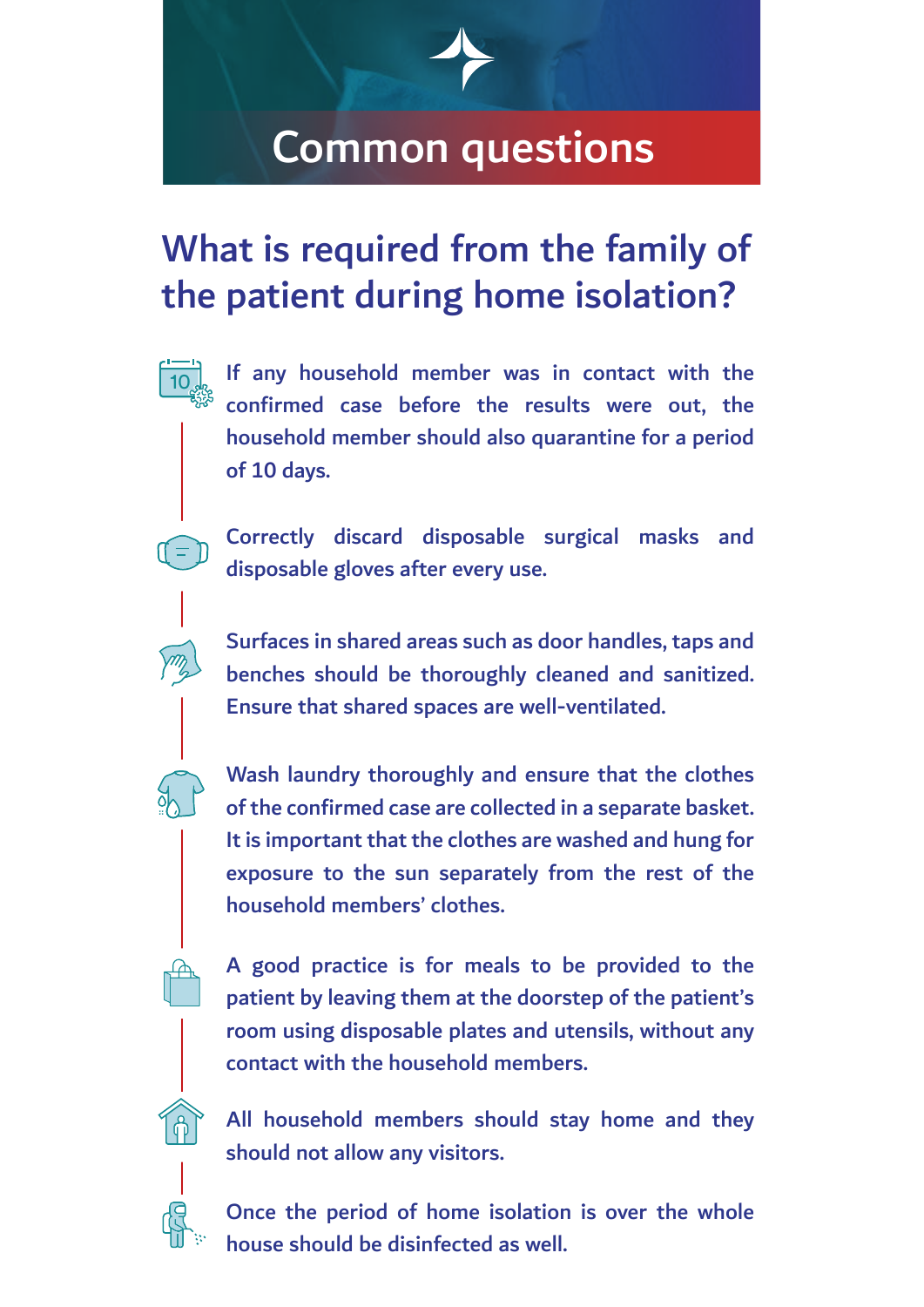

# If you do not want to isolate at home, can you request institutional isolation?

Yes, it is possible based on the availability but individuals will bear the cost of alternative institutional isolation.



# When does the home isolation period end?

- After completing 10 days from when the test was taken.
- When the symptoms, if any, subside.
- The patient has no symptoms or fever (without fever reducing medication) for a minimum of 3 consecutive days.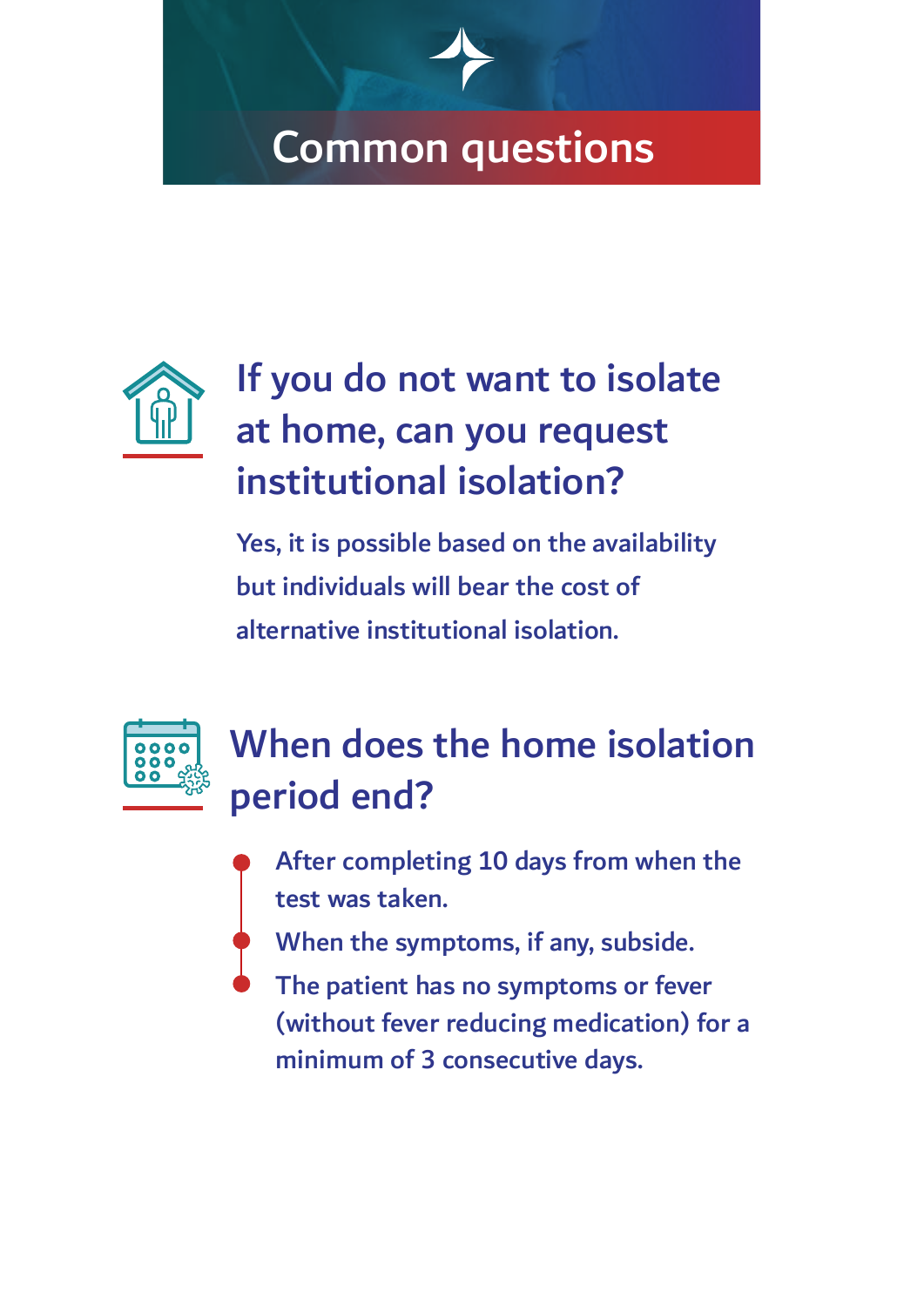

# Will I receive a fine if I do not follow home or institutional isolation guidelines?

Yes, whoever violates or refuses to follow home or institutional isolation guidelines will be liable to penalties and fines approved by the UAE Attorney-General (Fine: Dh 50,000).



Will I be penalized if I am a positive COVID-19 case and I don't download the COVID-19 DXB App?

Yes, you will be liable to penalties and fines approved by the UAE Attorney-General (Fine: Dh 10,000).